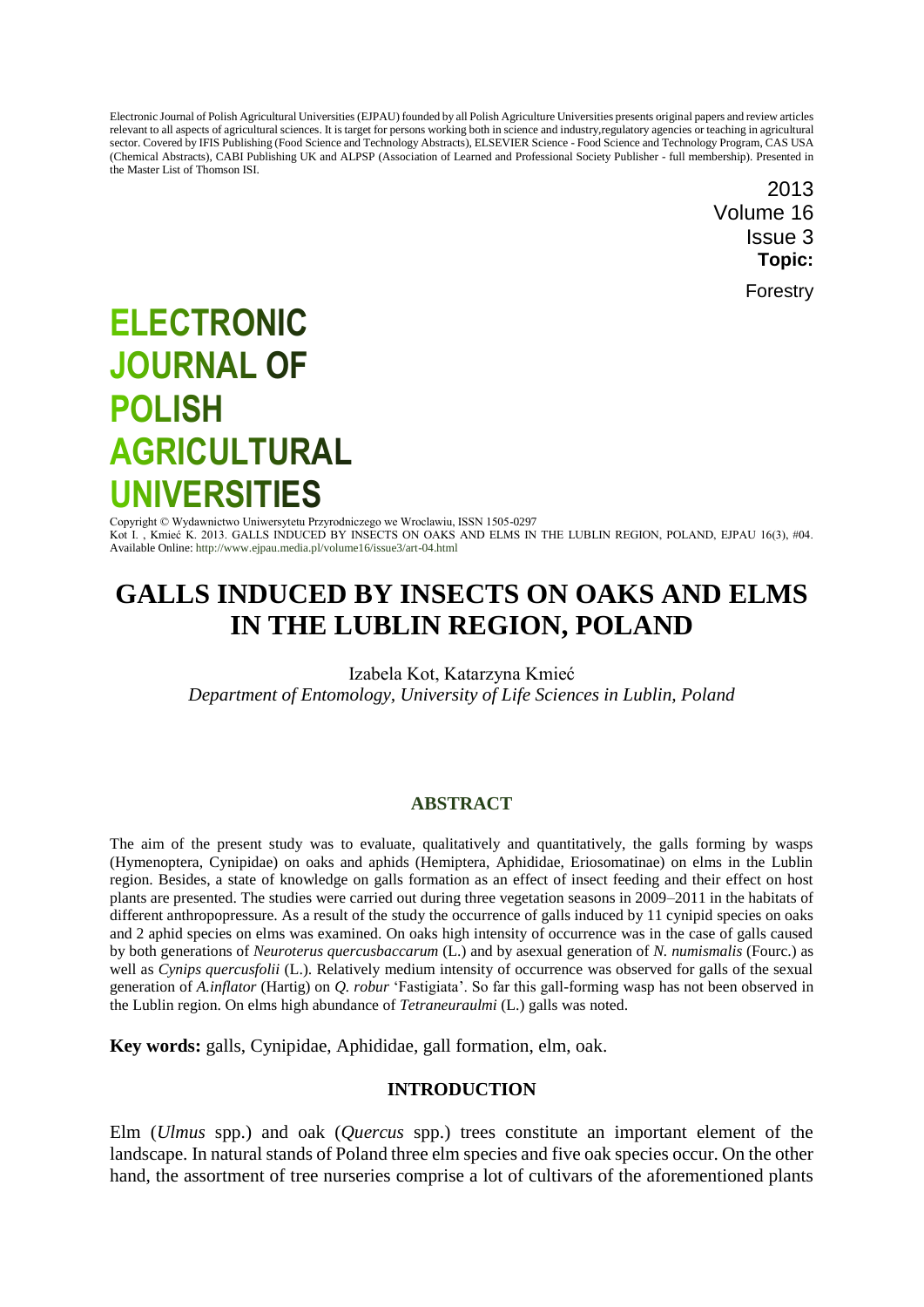which are used in urban planting and in private gardens. In the course of the last 200 years changes in the healthiness of these plants have taken place. It was caused by a number of biotic, abiotic and antropogenic factors [24]. In the 18th and 19th centuries elms belonged to the most popular ornamental alley trees in Europe. However, the outbreak of World War I and then the fast spreading Dutch elm disease (DED) caused that within a short time more than half of the European elm population disappeared [18]. However, cultivation of the resistant to DED varieties and the so-called Habitats Directive (Council Directive 97/62/WE) contributed to a systematic increase in the elm population. The first observations on the decreased health condition of oak stands were noticed in the 18th century. Since the 1980's this process has been increasingly deeper, comprising all European countries. Oaks are very important forest and field trees representing high natural and economic values [24]. They constitute pure stands (oak forests), they are an element in riparian and dry-ground forests as well as being a part of landscape plantings [2, 12]. Elm trees, on the other hand, do not make pure stands, growing singly or in small groups in riparian forests, on the edges of mixed and leafy forests, on the banks of streams and rivers and in landscape plantings [12].

The feeding of phytophagous species is one of the biotic factors affecting the condition of plants. In this context, gall forming insects that numerously colonize oak and elm trees, are of particular interest. Cecidogenesis, considered to be the most complex system in the world of nature, is a unique group of interactions between the insect and the host plant. The insect changes the plant's normal development, causing the formation of a new organ by this plant where the growing offspring find shelter and food [22]. The formation of galls is stimulated by arthropods from various orders. Nevertheless, the plant's response to the attack by a phytophagous species is similar, namely the formation of a gall. Their morphological and anatomical structure is characteristic of a given species of the gall-maker even on the same host plant. However, the factors stimulating the plant's response to the attack by a phytophagous species are not known [5].

The purpose of the present paper was to evaluate, qualitatively and quantitatively, the galls induced by wasps (Hymenoptera, Cynipidae) on oaks and aphids (Hemiptera, Aphididae, Eriosomatinae) on elms in the Lublin region. Such an analysis would make it possible to verify and update the data in this field. Studies of this type were conducted in a fragmentary manner several dozen years ago. Besides, the paper presents the knowledge on the gall formation as an effect of insect feeding and their influence on host plants.

# **MATERIALS AND METHODS**

The studies were carried out during three vegetation seasons in 2009–2011 in habitats of different anthropopressure. Observations comprised elm (*Ulmus* spp.) and oak (*Quercus* spp.) trees growing in natural stands and in the urbanized environment of Lublin and its vicinity. Forest stands were situated in the area of the forests division of Świdnik, Puławy and Lubartów. In addition, observations were conducted in the field plantings in the vicinity of Lublin and in an urban trees in Lublin and Świdnik. In each type of stand, weekly, throughout the vegetation period 10 elm and 10 oak trees were monitored. The qualitative and quantitative evaluation of 200 leaves and 100 shoots randomly taken from each plant (one sample) was made. In the laboratory (Department of Entomology, University of Life Science in Lublin) the collected material was subjected to determine the percentage of leaves and shoots with galls of particular insect species as well as the number of galls on the leaf blades and on the shoots. Three abundance classes were defined as: high intensity (in one sample more than 60% of leaves and shoots with galls of the given insect species), medium intensity (in one sample 30–60% of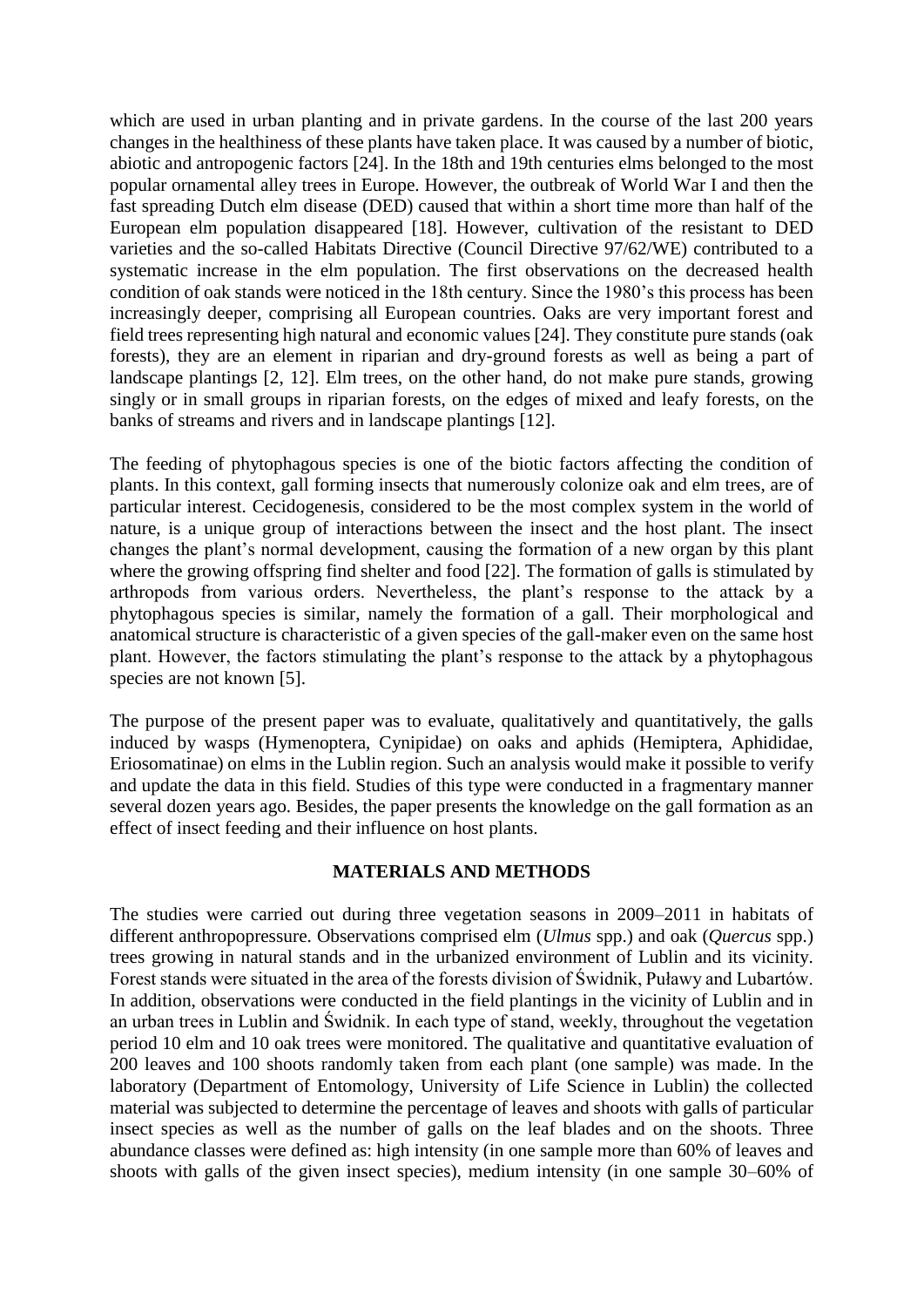leaves and shoots with galls of the given insect species) and small intensity (in one sample less than 30% of leaves and shoots with galls of the given insect species).

#### **RESULTS AND DISCUSSION**

The presence of 112 cynipid species (Hymenoptera, Cynipidae) in Poland was found. Most of them (47%) colonize oaks, their main host plant (Figure 1). They can also feed on different plant species, mainly from the Asteraceae and Rosaceae family (Figure 2) [8]. Aphids causing galls belong first of all to Erisomatinae subfamily. Among 23 species forming galls, 7 are trophic related to elms [1, 23].



**Fig. 1. The trophic relation of Cynipidae species in Poland**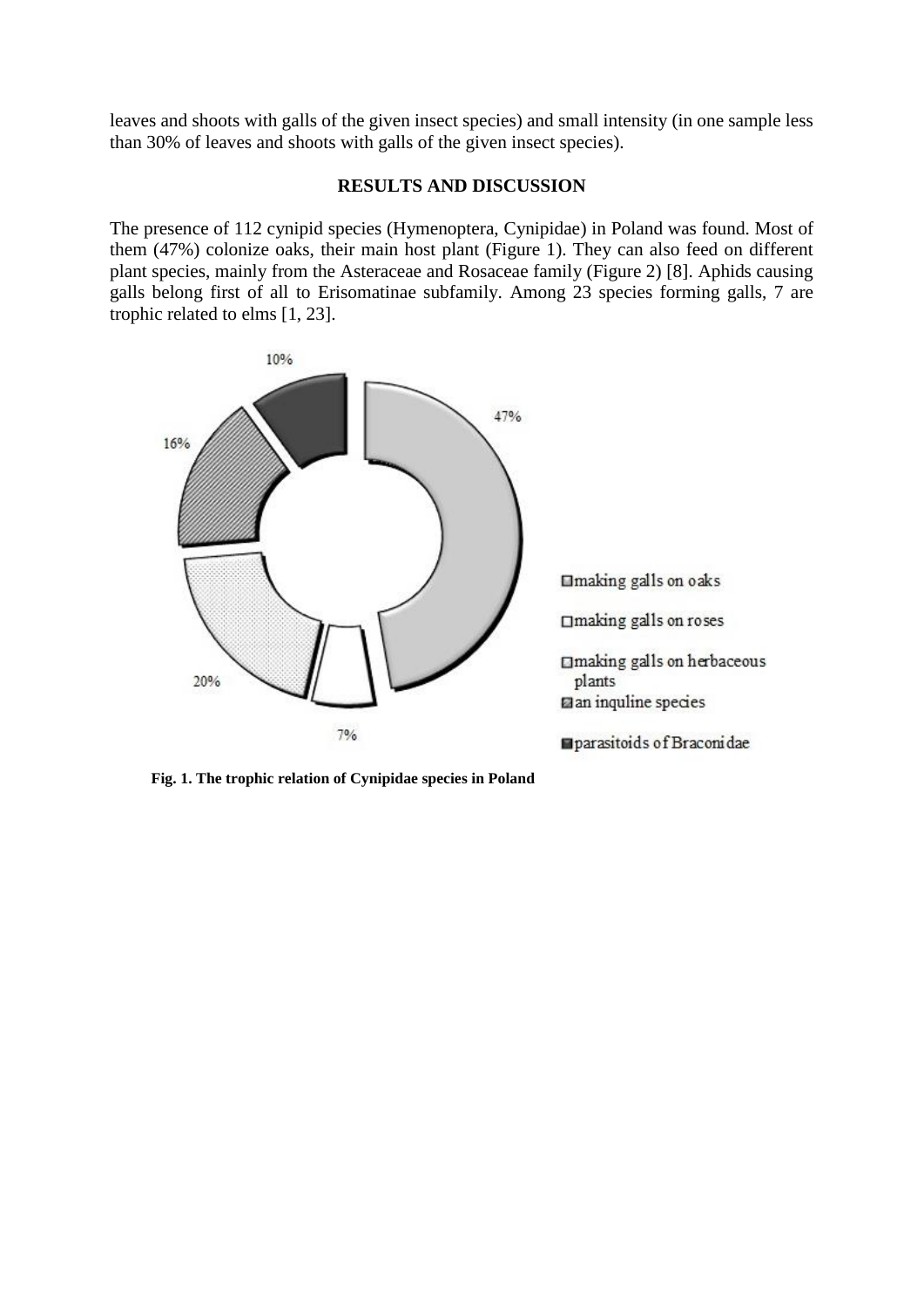

**Fig. 2. The percentage of herbaceous-plant families inhabited by gall-forming wasps (Hymenoptera, Cynipidae) in Poland**

Study on galls induced by aphids and cynipids in the 20th century mainly concerned their distribution in the country [7, 8, 15, 23]. In recent years these observations have been extended to include some elements of selected species' bionomy and to estimate the number of galls on plants [9, 10, 19, 20, 26]. The Authors' own research conducted in 2009-2011 in different types of habitats proved the occurrence of galls formed by 11 cynipid species on oaks and 2 aphid species on elms (Table 1). High intensity of occurrence was in the case of galls caused by both generations of *Neuroterus quercusbaccarum* (L.) and by asexual generation of *N. numismalis* (Fourc.) and *Cynips quercusfolii* (L.) on oaks, while on elms high abundance of galls induced by *Tetraneuraulmi* (L.) was noted.

| <b>Gall-making</b><br>species                | <b>Habitat</b>                                                     | <b>Term of</b><br>occurrence | Intensity of<br>occurrence | <b>Location of</b><br>gall<br>formation   | <b>Comments</b>                    |  |  |
|----------------------------------------------|--------------------------------------------------------------------|------------------------------|----------------------------|-------------------------------------------|------------------------------------|--|--|
| Hymenoptera, Cynipidae                       |                                                                    |                              |                            |                                           |                                    |  |  |
| <b>Neuroterus</b><br>quercusbaccarum<br>(L.) | Forest (Dabrowa)                                                   | May                          | $^{+}$                     | leaves and<br>petioles of<br>Quercus spp. | caused by<br>sexual<br>generation  |  |  |
|                                              | Urban trees<br>$(Lublin -$<br>Czechów estate)                      |                              | $+++$                      |                                           |                                    |  |  |
|                                              | Forest (Dabrowa,<br>Kaniwola, near<br>Puławy, Świdnik,<br>Uścimów) | August-<br>September         | $+++$                      | leaves of<br>Quercus spp.                 | caused by<br>asexual<br>generation |  |  |

**Table 1. List of the galls collected from oaks and elms in different habitats of the Lublin region in 2009– 2011**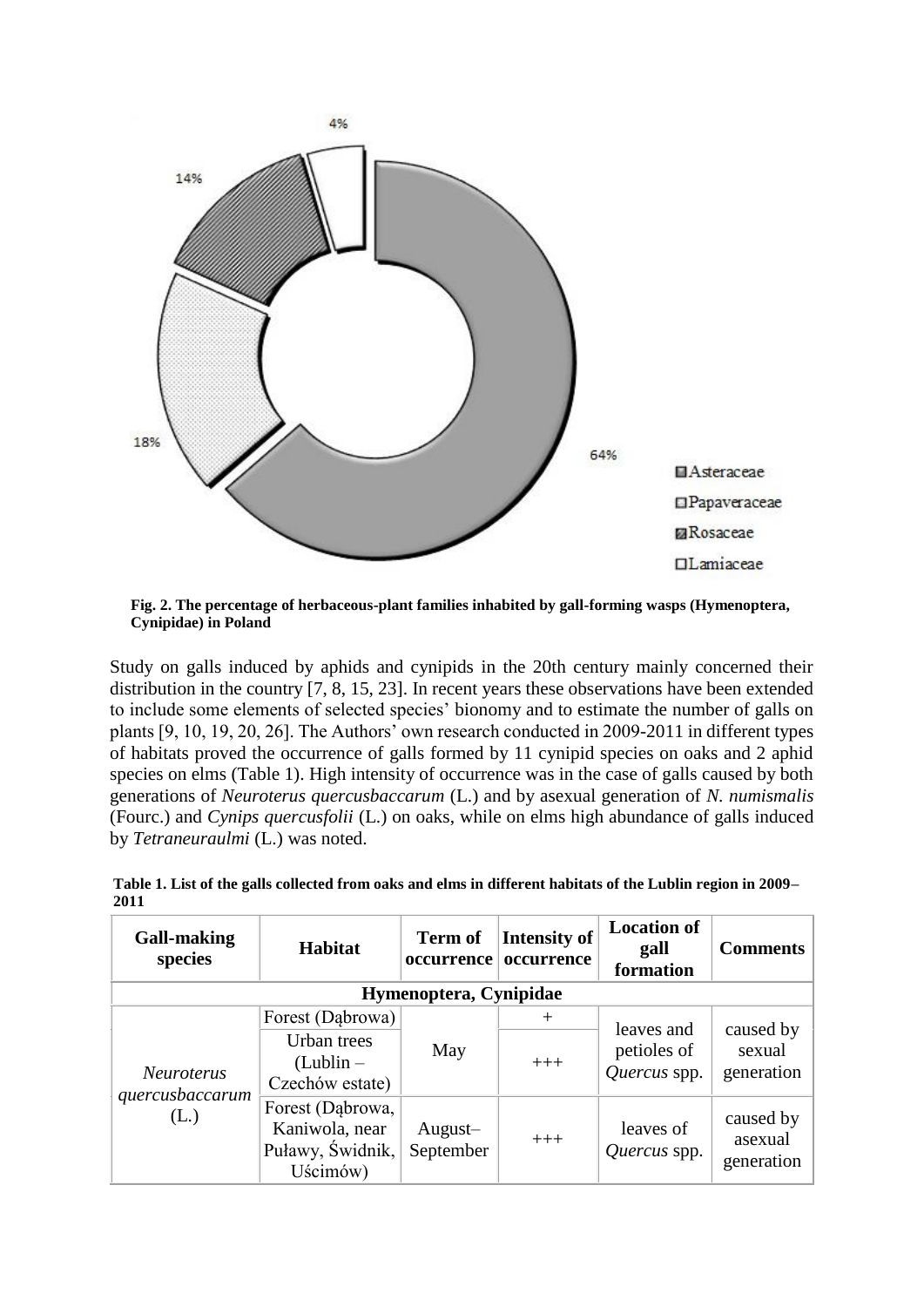|                                                 | Field plantings<br>(Motycz)                               |                      | $+++$   |                                                              |                                    |
|-------------------------------------------------|-----------------------------------------------------------|----------------------|---------|--------------------------------------------------------------|------------------------------------|
|                                                 | Urban park<br>(Lublin's Saxon<br>Park)                    |                      | $+++$   |                                                              |                                    |
|                                                 | Urban trees<br>$(Lublin -$<br>Czeczów estate,<br>Świdnik) |                      | $+++$   |                                                              |                                    |
| <b>Neuroterus</b><br>numismalis<br>(Fourc.)     | Forest (Dąbrowa,<br>near Puławy,<br>Świdnik)              | August-<br>September | $+++$   | leaves of<br>Quercus spp.                                    | caused by<br>asexual<br>generation |
|                                                 | Field plantings<br>(Motycz)                               |                      | $+++$   |                                                              |                                    |
|                                                 | Urban park<br>(Lublin's Saxon<br>Park)                    |                      | $+++$   |                                                              |                                    |
|                                                 | Urban trees<br>(Lublin-Czechów<br>estate, Świdnik)        |                      | $+++$   |                                                              |                                    |
| Neuroterus tricolor<br>(Hartig)                 | Forest (near<br>Puławy)                                   | August               | $^{+}$  | leaves of<br>Quercus spp.                                    | caused by<br>asexual<br>generation |
| Neuroterus albipes Forest (Kaniwola,<br>Schenck | near Puławy)                                              | August               | $^{+}$  | leaves of<br>Quercus spp.                                    | caused by<br>asexual<br>generation |
| Cynips quercusfolii<br>(L.)                     | Forest (Dąbrowa,<br>Świdnik,<br>Uścimów)                  | August-<br>September | $+++$   | leaves of                                                    | caused by<br>asexual               |
|                                                 | Nursery of<br>ornamental plants<br>(near Puławy)          |                      | $+++$   | Quercus spp.                                                 | generation                         |
| Cynips longiventris<br>(Hartig)                 | Forest (Dąbrowa,<br>Kaniwola, near<br>Puławy Uścimów)     | August-<br>September | $^{++}$ | leaves of<br>Quercus spp.                                    | caused by<br>asexual<br>generation |
| Cynips divisa<br>(Hartig)                       | Forest (near<br>Puławy)                                   | August               | $^{+}$  | leaves of<br>Quercus spp.                                    | caused by<br>asexual<br>generation |
| Andricus<br>fecundatrix<br>(Hartig)             | Forest (Dąbrowa)                                          | August-<br>September | $+++$   |                                                              | caused by<br>asexual<br>generation |
|                                                 | Field plantings<br>(Motycz)                               |                      | $++$    | in the lateral<br>and peak buds                              |                                    |
|                                                 | Urban trees<br>(Lublin-Czechów<br>estate)                 |                      | $+$     | of Quercus<br>spp.                                           |                                    |
| Andricus inflator<br>(Hartig)                   | Urban trees<br>(Lublin-Czechów<br>estate)                 | May                  | $++$    | in the lateral<br>and peak buds<br>of Quercus<br>spp. shoots | caused by<br>sexual<br>generation  |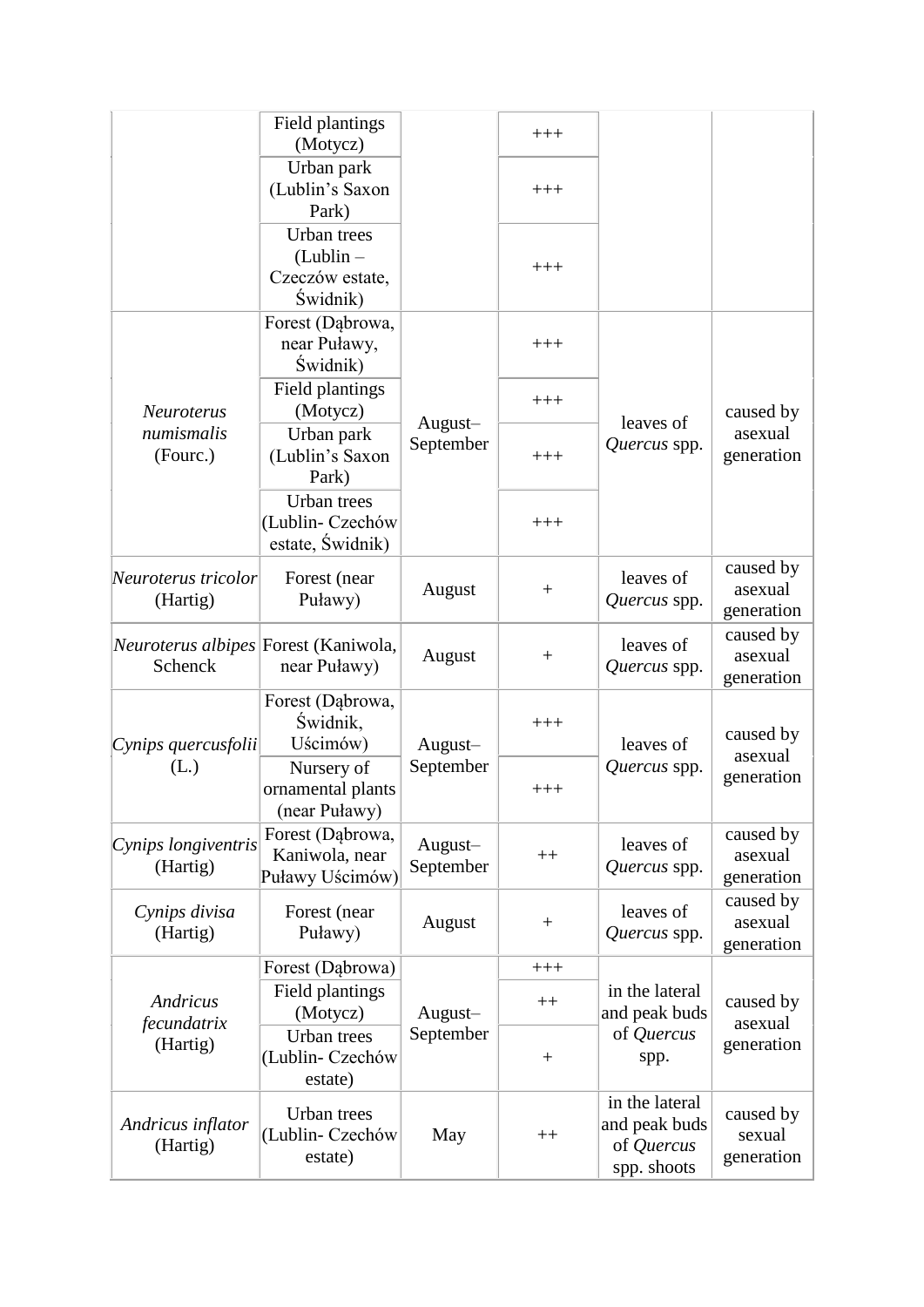| Andricus<br><i>anthracina</i> (Curtis) | Field plantings<br>(Motycz)<br>Urban trees<br>(Lublin-Czechów<br>estate) | August-<br>September | $^{+}$<br>$+++$ | on the mid-rib<br>of Quercus<br>spp. leaves           | caused by<br>asexual<br>generation |  |  |
|----------------------------------------|--------------------------------------------------------------------------|----------------------|-----------------|-------------------------------------------------------|------------------------------------|--|--|
| Biorrhiza pallida<br>(OL)              | Forest (Dabrowa)                                                         | June                 | $+$             | in the lateral<br>and peak buds<br>of Quercus<br>spp. | caused by<br>sexual<br>generation  |  |  |
| Hemiptera, Aphididae, Eriosomatinae    |                                                                          |                      |                 |                                                       |                                    |  |  |
| Tetraneura ulmi<br>(L.)                | Urban park<br>(Lublin's Saxon<br>Park, Bronowice<br>Park in Lublin)      | May-June             | $+++$           | leaves of<br>Ulmus minor                              | on elms as<br>primary host         |  |  |
|                                        | Urban trees<br>$(Lublin - al.$<br>Warszawska)                            |                      | $+++$           |                                                       |                                    |  |  |
| Colopha<br>compressa (Koch)            | Urban trees<br>$(Lublin - LSM)$<br>estate)                               | May-June             | $++$            | on the mid-rib<br>of <i>Ulmus</i><br>laevis leaves    | on elms as<br>primary host         |  |  |

The galls of the sexual generation of *N. quercusbaccarum* are spherical, juicy, with a smooth surface and they were observed on the leaves and flower petioles between May and June. On the other hand, the lentoid-shaped galls of the asexual generation situated on the underside of the leaf blades were picked up from August till autumn. The galls caused by the asexual generation of this species occurred in a comparable and very high intensity on oak trees growing in the forest and city environments as well as in the field plantings. The galls of the sexual generation were found in high intensity only on oaks growing in the city area.

The asexual generation's galls of *N. numismalis* were button-shaped with a characteristic concavity of the upper surface and covered with silky hairs. They were observed on the underside of the leaves in all stands, in August and September. In the same period, big, spherical galls of the asexual generation of *C. quercusfolii* were also noticed (Table 1). However, those galls were found only on oaks in forest stands. Very high intensity of occurrence of this species galls were also observed on *Quercus robur* 'Fastigiata' in the ornamental plants nursery. It was localized in direct neighborhood of a mixed forest near Puławy.

In the examined forest communities no presence of *Andricusinflator* (Hartig), *Andricus anthracina* (Curtis), *T. ulmi* and *Colopha compressa* (Koch) galls was observed (Table 1). The galls caused by the aforementioned species were found only in the city environment. Relatively numerous galls of the sexual generation of *A.inflator*, in the form of dilated shoots, were observed on *Q. robur* 'Fastigiata' in spring. So far this gall-forming wasp has not been observed in the Lublin region [8].

Bean-shaped galls of *T. ulmi* were found on the upper side of the leaf. Galls appeared on elm trees at the beginning of May, and their maturation and opening fell on the second part of June. High intensity of occurrence of *C. compressa* galls were observed on *Ulmus laevis* Pall*.* Galls in the form of so-called rooster combs situated on the upper side of the leaf blade were observed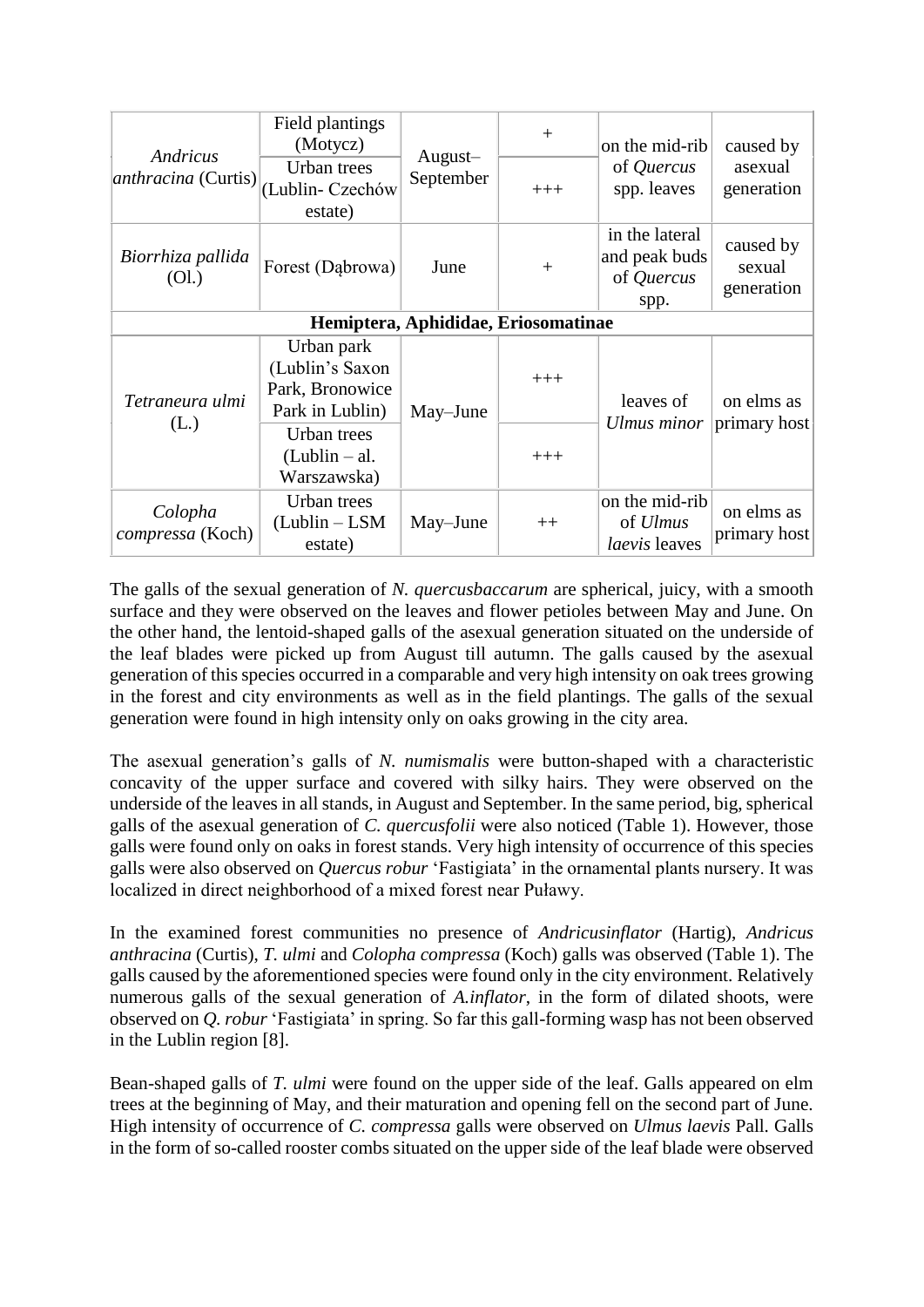in May and June. Data on the occurrence of this species on elm trees in the Lublin region come from the 1930's [14, 23].

The insect-plant interactions, considering the species causing closed galls, have not been studied in Poland. The stimuli triggering the formation of galls vary, depending on the group of insects causing them. In the case of aphids, it is saliva introduced into the tissues in the course of feeding by fundatrix, while for Cynipidae these are the larvae exudates of unknown origin. The character and manner in which these exudates act as well as the plants' reaction to them remain unclear [21]. It has not been established, either, in what degree the insect controls the development of the host plant [5, 6] and in what way the feeding of these insects affects the utility value of trees.

Views on the formation of galls underwent changes. Earlier, it was thought that they appeared as a defensive reaction of plants to insect feeding. According to the majority of the present theories, galls are formed as a result of the manipulation of a gall insect in the host plant [27]. Galls are the unique pattern of tissues differentiation that are not found in the normal morphogenesis of organs [16]. They are treated as sinks of assimilation products (carbohydrates, aminoacids) and they are compared to such plant organs as young leaves, flowers and seeds, which compete for them [13].

Information on the species found during the Authors' own studies is dispersed. In the case of *T.ulmi*, a detailed analysis on bionomy and infestation degree of elm trees were conducted [9, 10, 25]. As for *C. compressa*, the effect of insects' presence on the photosynthesis intensity was examined [17]. Observations on gall cynipids were performed in reference to their distribution in Europe [3]. The total content of carbohydrates, nitrogen and phenols in gall tissue of *N. quercusbaccarum* [5] and cytological changes in gall tissues of the sexual generation of *N. quercusbaccarum* [11] and the asexual generation of *C. quercusfolii* [4] were also examined.

# **CONCLUSIONS**

- 1. The occurrence of galls formed by 11 cynipid species (Hymenoptera, Cynipidae) on oaks and 2 aphid species (Hemiptera, Aphididae, Eriosomatinae) on elms was stated.
- 2. The galls of *Neuroterus quercusbaccarum* (L.), *N. numismalis* (Fourc.) and *Cynips quercusfolii* (L.) on oaks and *Tetraneuraulmi* (L.) on elms were the most numerous.
- 3. The presence of the sexual generation galls of *Andricusinflator* (Hartig) was found first time in the Lublin region.
- 4. Numerous occurrence of certain species indicate a need to carry out complex studies determining the effect of the feeding of these insects on the condition and utility value of trees.

#### **REFERENCES**

- 1. Bogdanowicz W., Chudzicka E., Pilipiuk I., Skibińska E., 2004. Fauna Polski. Charakterystyka i wykaz gatunków [Fauna of Poland. Characteristics and checklist of species]. MiIZ PAN, Warszawa, T.1, Vol. 1 (in Polish).
- 2. Ceitel J., 2006. Lasy dębowe w Polsce [Oak forests in Poland]. [In:] Nasze drzewa leśne. Monografie popularnonaukowe. Dęby. T. 11. PAN ID Poznań – Kórnik, 114–145 (in Polish).
- 3. Csóka G., Stone G.N., Melika G., 2005. The biology, ecology and evolution of gall wasps. [In:] A. Raman, C. W. Schaefer, T. M. Withers (Eds.), Biology, ecology and evolution of gall-inducing arthropods, Enfield New Hampshire, 573–642.
- 4. Harper L.J., Schönrogge K., Lim K.Y., Francis P., Lichtenstein C.P., 2004. Cynipid galls: insect-induced modifications of plant development create novel plant organs. Plant, Cell and Environment, 27, 327–335.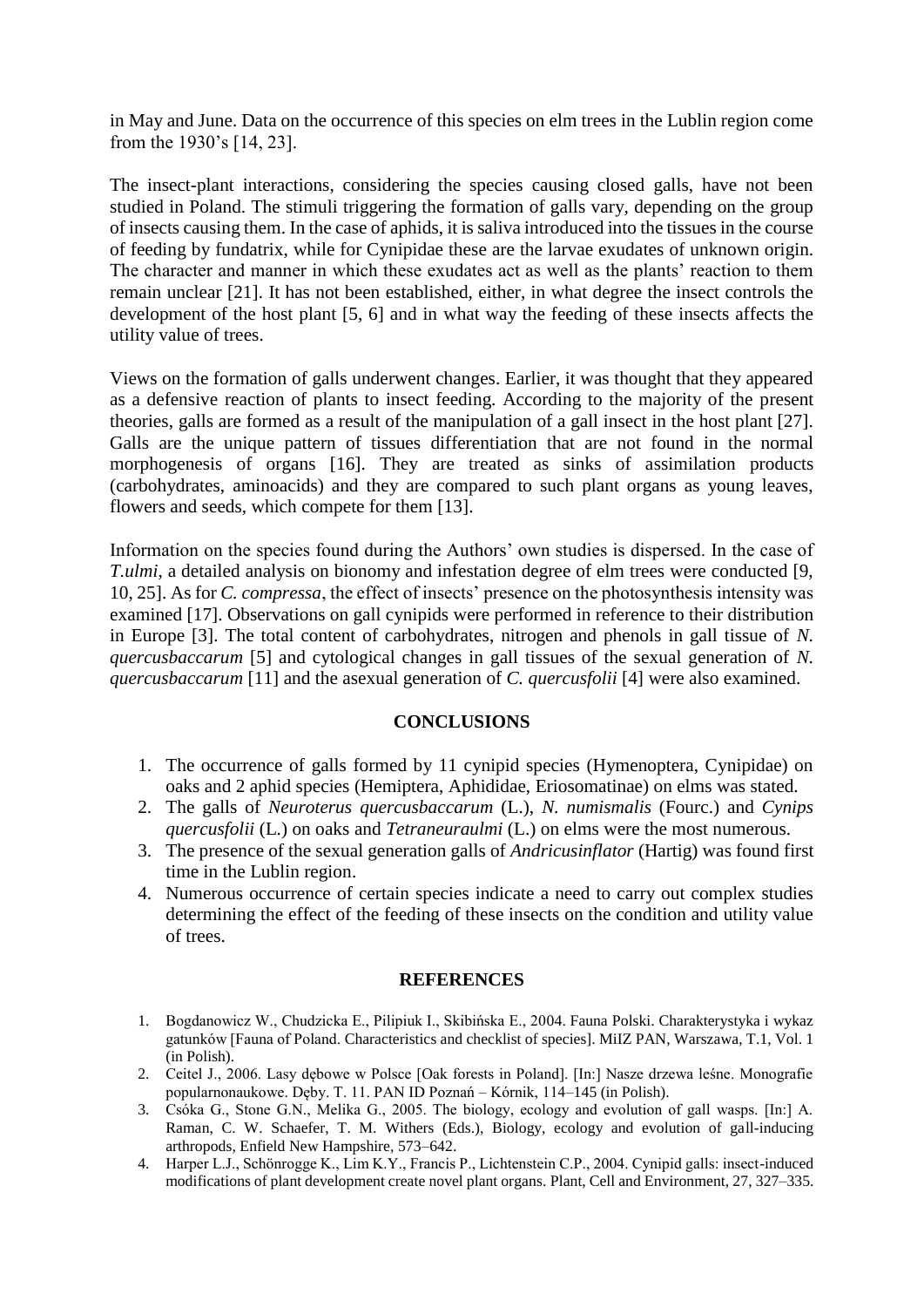- 5. Hartley S.E., 1998. The chemical composition of plant galls: are levels of nutrients and secondary compounds controlled by the gall-former? Oecologia, 113, 492–501.
- 6. Inbar M., Izhaki I., Koplovich A., Lupo I., Silanikove N., Glasser T., Gerchman Y., Perevolotsky A., Lev-Yadun S., 2010. Why do many galls have conspicuous colors? A new hypothesis. Arthropod-Plant Interactions, 4, 1–6.
- 7. Kapuściński S., 1947. Materiały do zoocecidologii Mazowsza [Materials for the zoocecidology of Mazovia region]. Fragm. Faun., 5, 37–95 (in Polish).
- 8. Kierych E., 1979. Galasówkowate Cynipoidea. Katalog fauny Polski [Cynipoidea. Catalogue of Polish fauna]. PWN, Warszawa, Cz. XXVI, z. 2 (in Polish).
- 9. Kmieć K., Kot I., 2007. *Tetraneura ulmi* (L.) (Hemiptera, Eriosomatinae) on elm as its primary host. Aphids and Other Hemipterous Insects, Vol. 13, 121–127.
- 10. Kmieć K., Kot I., 2010. Występowanie mszyc z podrodziny Eriosomatinae na wiązach w parkach Lublina (The occurrence of aphids from Eriosomatinae sub-family on elms in city parks of Lublin). Annales UMCS Sec. EEE, Vol. XX (1), 7–13 (in Polish).
- 11. Koncz N.K., Szabó L.J., Máthe C., Jámbrik K., M-Hamvas M., 2011. Histological study of quercus galls of *Neuroterus quercusbaccarum* (Linnaeus, 1758) (Hymenoptera: Cynipidae). Acta Biologica Szegediensis, Vol. 55 (2), 247–253.
- 12. Kremer B., 1996. Drzewa [Trees]. Leksykon przyrodniczy. GeoCenter, Warszawa (in Polish).
- 13. Larson K.C., Whitham T.G., 1997. Competition between gall aphids and natural plant sinks: plant architecture affects resistance to galling. Oecologia, 109, 575–582.
- 14. Osiadacz B., Hałaj R., 2009. The Aphids (Hemiptera: Sternorrhyncha: Aphidinea) of Poland. A Distributional Checklist. Polish Entomological Monographs, 6, 1–96.
- 15. Pogorzelska-Lipnicka I., 1958. Materiały do znajomości wyrośli z okolic Lublina [Materials for knowledge of galls in the vicinity of Lublin]. Ann. UMCS, C, Lublin, 12, 45–56 (in Polish).
- 16. Raman A., 2007. Insect-induced plant galls of India: unresolved questions. Current Sci., Vol. 92, No 6, 748–757.
- 17. Samsone I., Andersone U., Vikmane M., Ieviņa B., Pakarna G., Ievinsh G., 2007. Nondestructive methods in plant biology: an accurate measurement of chlorophyll content by a chlorophyll meter. Acta Univ. Latviensis, Biology, Vol. 723, 145–154.
- 18. Seneta W., Dolatowski J., 2006. Dendrologia [Dendrology]. PWN, Warszawa (in Polish).
- 19. Skrzypczyńska M., 2001. Studies on insects causing galls on the leaves of pedunculate oak *Quercus robur*  in Southern Poland. J. Pest Science, 74, 40–42.
- 20. Skrzypczyńska M., 2002. Studies on insects and mites causing galls on the leaves of elm *Ulmus laevis*  Pall. in the Mogilski Forest in sourthen Poland. J. Pest Science, 75, 150–151.
- 21. Stone G.N., Schönrogge K., 2003. The adaptive significance of insect gall morphology. Trends in Ecology & Evolution, 18, 512–522.
- 22. Stone G.N., Schönrogge K., Atkinson R.J., Bellido D., Pujade-Villar J., 2002. The population biology of oak gall wasps (Hymenoptera: Cynipidae). Annual Review of Entomology, 47, 633–668.
- 23. Szelegiewicz H., 1968. Mszyce Aphidodea. Katalog fauny Polski [Aphids Aphidodea. Catalogue of Polish fauna]. PWN, Warszawa, XXI, 4 (in Polish).
- 24. Szewczyk W., Dudek M., Baranowska M., 2011. Evaluation of oak tree conditions on the basis of losses in the assimilation aparatus of selected oak stands in Sulęcin forest district. Acta Sci. Pol. Silv. Colendar. Rat. Ind. Lignar., 10 (3), 37–47.
- 25. Urban J., 2003. Bionomics and harmfulness of *Tetraneura ulmi* (L.) (Aphidinea, Pemphigidae) in elms. Journal of Forest Science, 49, 4, 159–181.
- 26. Wrzesińska D., Wawrzyniak M., 2008. Bawełnice Aphidinea zasiedlające wiąz polny *Ulmus minor* na terenie Bydgoszczy (Eriosomatinae aphids Aphidinea inhabiting elm trees *Ulmus minor* in Bydgoszcz). [In:] Fauna Miast, Ochronić różnorodność biotyczną w miastach, Indykiewicz P., Jerzak L., Barczak T. (red.), SAR, Pomorze, 405–408 (in Polish).
- 27. http://www.colostate.edu/Depts/Entomology/courses/en570/papers\_2010/mcewen.pdf

Accepted for print: 22.08.2013

Izabela Kot Department of Entomology, University of Life Sciences in Lublin, Poland 7 Leszczynskiego Street 20-069 Lublin, Poland